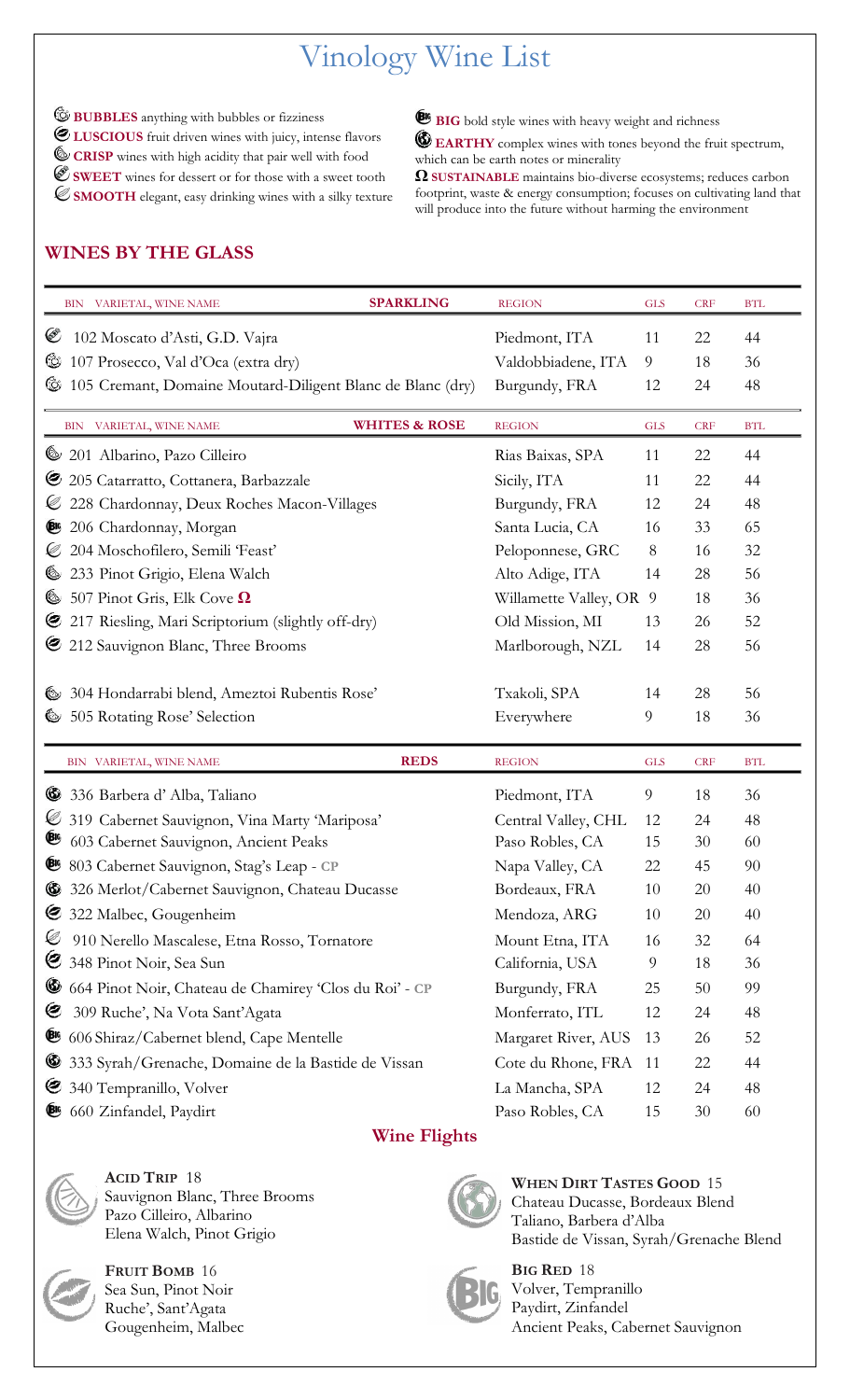#### **CREATIVE COCKTAILS** \*THESE COCKTAILS HAVE SEVERAL STEPS TO CREATE AND MAY TAKE A LITTLE LONGER

#### **THE HIJINX- 12**

#### House made Vanilla Vodka, House Made Hibiscus Tea, Fresh Lime Juice, Vajra Moscato

**THE GINX - 14** Hendrick's Gin, Domaine de Canton Ginger Liqueur, Fresh Cucumber, Fresh Ginger, Q Ginger Beer

#### **THE MINX - 15**

Corralejo Blanco Tequila, Cointreau, House made Sangria Syrup, Fresh Lime Juice, Balsamic and Citrus Salt

#### **MI PALOMA – 13**

Jaral Mezcal, Jalapeno, Fresh Lime Juice, Grapefruit Juice, Q Grapefruit Soda.

### **ZURRACAPOTE SANGRIA – 10 gls / 20 crf**

Choose from the house made Red or White Zurra based Sangria by the glass or carafe

#### **SPRING TO LIFE – 12**

Flor de Cana Rum, Club Soda, Fresh Lemon Juice, Simple Syrup, Pureed Strawberries

#### **L & L SOUR– 13**

Tullamore Dew Irish Whiskey, Fresh Lemon Juice, Lavender Infused Simple Syrup, Egg White, Peychaud's Bitters

#### **FALLEN ANGELS - 16**

Angel's Envy Bourbon, Maple Syrup, Fresh Orange, Angostura Bitters

#### **BEER**

**Budweiser** 4.2% ABV; American Light Lager 4 **Bud Light** 4.2% ABV; American Light Lager 4 **Lagunitas Daytime IPA** 6% ABV; Imperial Pale Ale 6 **Lagunitas NIPA** 0% ABV; Non-Alcoholic Pale Ale 6 **Boulevard Brewing Tank 7** 8.5% ABV; Farmhouse Ale 9 **Bells Two Hearted Ale** 7% ABV; American Style IPA 6 **Bells Amber Ale** 5.8% ABV; American Amber Ale 6 **Bells Oberon** 5.8% ABV; Wheat Ale 6 **Short's Bellaire Brown** 7% ABV; Brown Ale 6 **Vivant's Farmer's Hat** 7.2% ABV; Juicy IPA 8 **Vivant's Jam Jar** 5% ABV; Fruited Sour 8

**Epic Tart & Juicy** 5% ABV; Sour IPA 6 **Founder's Kentucky Breakfast Stout** 12% ABV; 11 **Founder's KBS Cinnamon Vanilla Cocoa** 12% ABV; 12 **Founder's KBS Espresso** 12% ABV; 12 **Lindeman's Raspberry Framboise** 3% ABV; 9 **Stone Tangerine Express IPA** 6.7% ABV; IPA 6 **Vander Mill 'Hard Cider'** 6.8% ABV; Semi-Sweet Cider 6 **Left Hand Nitro Milk Stout** 6% ABV; American Stout 7 **Edmund Fitzgerald Porter** 6% ABV; Porter 6 **Arbor Strawberry Blonde** 7.7% ABV; Blonde Ale 7 **Stella Artois** 4.8% ABV; Belgian Pilsner 6

#### **VODKA**

Ravo 7 Tito's 8 Chopin Potato 9 Ketel One 9 Grey Goose 10 Haku 11 Stoli Elit 12

#### **GIN**

N.H. Knickerbocker 8 Bombay 9 Tanqueray 10 Bombay Sapphire 10 Roku 11 Hendricks 12 Hendricks Orbium 12

#### **RUM**

Flor de Cana 8 Flor de Cana Oro 8 Captain Morgan Spiced 9 Wray & Nephew 10 Dos Maderas 5+5 13 Plantations XO 15

#### **COGNAC/BRANDY**

Christian Brothers 7 Copper & Kings Brandy 11 Courvoisier VS 11 Grand Marnier 12 Courvoisier VSOP 13 Copper & Kings Floodwall 14 Hennessey 12 Remy Martin '1738' 16

# **SPIRITS**

**CORDIALS** Bailey's Irish Cream 10 Kahlua 10 Frangelico 10 Disaronno Amaretto 10 Chambord 11 Green & Yellow Chartreuse 15

#### **BOURBON/WHISKEY/RYE**

Canadian Club 7 Bushmills 9 Jameson 9 Wild Turkey 9 George Dickel #12 9 George Dickel Rye 9 Crown Royal 9 Maker's Mark 9 N.H. Beer Barrel 9 Yellowstone 10 1792 Small Batch 10 Wild Turkey Rare Breed 10 Redemption 10 Redemption Rye 10 Templeton Rye 10 Sazerac Rye 11 Eagle Rare 10 Yr 11 Bulleit 11 Bulleit Rye 11 Tullamore Dew 11 Toki 11 Knob Creek 11 Duke 12 Woodford Reserve 12 Basil Hayden 12 Angel's Envy 16 Angel's Envy Rye 20

#### **SCOTCH**

Dewar's 9 Johnny Walker Red 9 Johnny Walker Black 12 Glenfiddich 12yr 15 Auchentoshan 15 Laphroaig 'Select' 15 Ardbeg 10yr 17 Glenmorangie Nec D'Or 19 Balvenie 12yr 20 Talisker 10yr 23 Oban 14yr 25 Johnny Walker Platinum 30 Dalmore Port Wood 36 Dalmore 15yr 36 Glenlivet 18yr 40 Lagavulin 16yr 40

#### **AGAVE**

Jaral Mezcal 7 Mexicali Mezcal 8 Corazon Blanco 9 Corralejo Blanco 12 Del Maguey Vida de Muertos 13 Montelobos Mezcal 12 Patron Silver 15 Casamigos Blanco 15 Casamigos Reposado 18 Casamigos Anejo 22 Cincoro Blanco 28 Cincoro Reposado 38 Del Maguey Tobola 33 Cincoro Anejo 45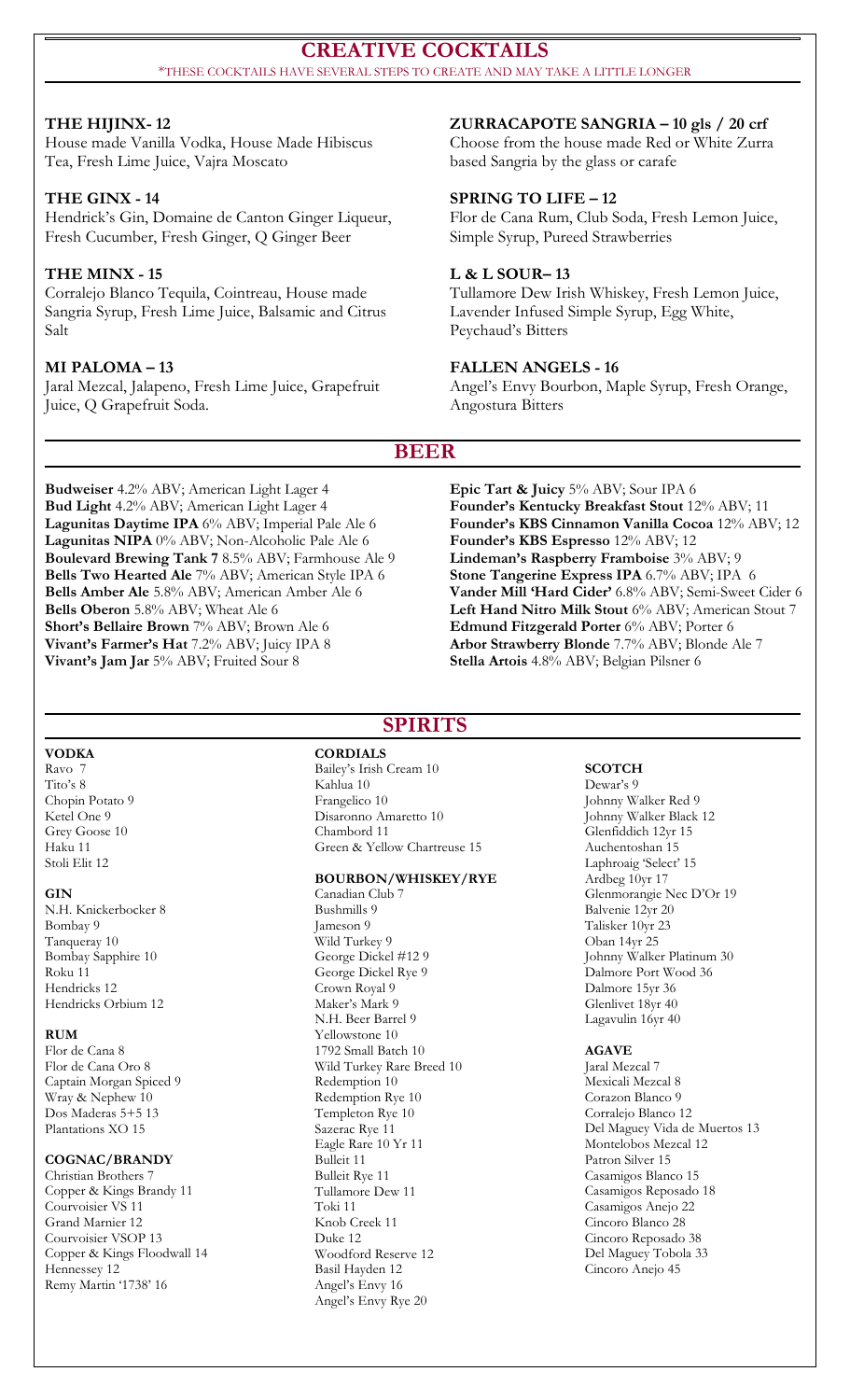| BIN VARIETAL, WINE NAME                                |      | <b>VINTAGE/REGION</b>  |     |
|--------------------------------------------------------|------|------------------------|-----|
| 104 Brachetto, Braida d'Acqui<br>'sweet'               | 2020 | Piedmont, ITL          | 36  |
| 403 Cava, Avinyo Brut Reserva                          | 2018 | Catalonia, SPA         | 32  |
| 410 Sparkling Wine, Gloria Ferrer Blanc de Noir        | ΝV   | Carneros, CA           | 45  |
| 413 Sparkling Wine, M. Lawrence "Detroit" Sec          | ΝV   | Leelanau Peninsula, MI | 48  |
| 406 Champagne, Veuve Cliquot Brut                      | NV   | Champagne              | 99  |
| 224 Champagne, Pierre Moncuit Blanc de Blanc Grand Cru | NV   | Champagne              | 105 |
| 412 Champagne, R.H. Coutier Grand Cru Brut Rose        | NV   | Champagne              | 110 |

# **NEW WORLD WHITES & ROSE**

| BIN VARIETAL, WINE NAME                              | <b>VINTAGE/REGION</b>     | <b>BTL</b> |
|------------------------------------------------------|---------------------------|------------|
| 214 Assyrtiko, Mylonas                               | Attiki, GRC<br>2020       | 40         |
| 509 Chardonnay, Muret-Gaston<br>*almost gone         | Yakima Valley, WA<br>2017 | 50         |
| 211 Chardonnay, Frank Family                         | 2019<br>Carneros, CA      | 65         |
| 216 Chardonnay, Flowers                              | Sonoma Coast, CA<br>2019  | 70         |
| 707 Chardonnay, Arnot Roberts Watson Ranch           | Napa Valley, CA<br>2017   | 100        |
| 218 Chardonnay, Far Niente                           | Napa Valley, CA<br>2020   | 100        |
| 220 Chenin Blanc, Lubanzi<br>*almost gone            | Swartland, SAF<br>2021    | 30         |
| 502 Riesling, Hermann J, Weimer (dry)                | Finger Lakes, NY<br>2019  | 40         |
| 838 Sauvignon Blanc, Emmolo                          | 2020<br>California, USA   | 32         |
| 221 Sauvignon Blanc, Gouette d'Argent<br>'sparkling' | Leyda, CHL<br>2020        | 45         |
| 210 Sauvignon Blanc, La Pelle                        | Napa Valley, CA<br>2018   | 100        |
| 207 Cabernet Sauvignon, Celani Family 'rose'         | 2021<br>Napa Valley, CA   | 65         |

# **OLD WORLD WHITES & ROSÉ**

| BIN VARIETAL, WINE NAME                                           |      | <b>VINTAGE/REGION</b> | <b>BTL</b> |
|-------------------------------------------------------------------|------|-----------------------|------------|
|                                                                   |      |                       |            |
| 301 Auxerrois, Albert Mann                                        | 2018 | Alsace, FRA           | 35         |
| 203 Chenin Blanc, Jardin en Fleur 'Vouvray' (off-dry)             | 2020 | Loire, FRA            | 36         |
| 505 Chenin Blanc, Couly-Dutheil 'Les Chanteaux'' $\Omega$         | 2018 | Chinon, FRA           | 45         |
| 324 Chardonnay blend, Luigi Baudana 'Dragon'                      | 2019 | Piedmont, ITL         | 48         |
| 512 Chardonnay, Lamblin & Fils Chablis                            | 2019 | Burgundy, FRA         | 45         |
| 527 Chardonnay, Seguinot-Bordet Vielle Vignes Chablis             | 2019 | Burgundy, FRA         | 65         |
| 526 Chardonnay, Morey Puligny-Montrachet La Truffiere 1er Cru2018 |      | Burgundy, FRA         | 150        |
| 525 Chardonnay, Matrot Meursault 'Les Chevalieres'                | 2018 | Burgundy, FRA         | 120        |
| 227 Sauvignon Blanc, Daulny Clos de Chaudenay Sancerre            | 2020 | Loire, FRA            | 50         |
| 209 Falanghina, Alberto Longo 'Le Fossette'                       | 2019 | Puglia, ITL           | 48         |
| 222 Riesling, Willems Willems 'Auf der Lauer'                     | 2019 | Saar, GER             | 45         |
| 501 Verdejo, Green & Social $\Omega$ $\Theta$                     | NV   | Rueda, SPA            | 32         |
| 250 Viura blend, Ostatu Blanco                                    | 2020 | Rioja, SPA            | 48         |
| 251 Zuri blend, Artomana Xarmant Blanco                           | 2020 | Txakolina, SPA        | 50         |

### **NEW WORLD REDS**

| BIN VARIETAL, WINE NAME                           | VINTAGE/REGION                 | <b>BTL</b> |
|---------------------------------------------------|--------------------------------|------------|
| 651 Cabernet blend, The Reveler                   | Columbia Valley, WA<br>2018    | 45         |
| 808 Cabernet Franc, Kathryn Corkrum Spring Valley | Walla Walla, WA<br>2011        | 85         |
| 617 Cabernet Sauvignon, Arrowood $\Omega$         | Sonoma Valley, CA<br>2017      | 56         |
| 601 Cabernet Sauvignon, Penfolds 'Max's'          | South Australia, AUS<br>2018   | 60         |
| 801 Cabernet Sauvignon, Quilt                     | 2018<br>Napa Valley, CA        | 60         |
| 343 Cabernet Sauvignon, Orin Swift 'Palermo'      | Napa Valley, CA<br>2019        | 99         |
| 607 Cabernet Sauvignon, Caymus 1L                 | Napa Valley, CA<br>2018        | 120        |
| 819 Cabernet Sauvignon, Opus 'One'                | Napa Valley, CA<br>2018        | 375        |
| 823 Cabernet Sauvignon, Keenan Spring Mountain    | Napa Valley, CA<br>2017        | 110        |
| 650 Cabernet blend, Tooth & Nail 'Possessor'      | Paso Robles, CA<br>2018        | 65         |
| 661 Cabernet blend, Orin Swift 'Papillon'         | Napa Valley, CA<br>2018        | 150        |
| 635 Malbec, El Enemigo                            | 2018<br>Mendoza, ARG           | 60         |
| 325 Merlot, Duckhorn                              | 2019<br>Napa Valley, CA        | 70         |
| 637 Pinot Noir, Refugio<br>*almost gone           | Casablanca Valley, CHL<br>2020 | 40         |
| 609 Pinot Noir, Mouton Noir 'O.P.P.'              | Willamette Valley, OR<br>2020  | 45         |
| 704 Pinot Noir, Shiba Wichern 'Nuestro Sueno'     | Willamette Valley, OR<br>2018  | 60         |